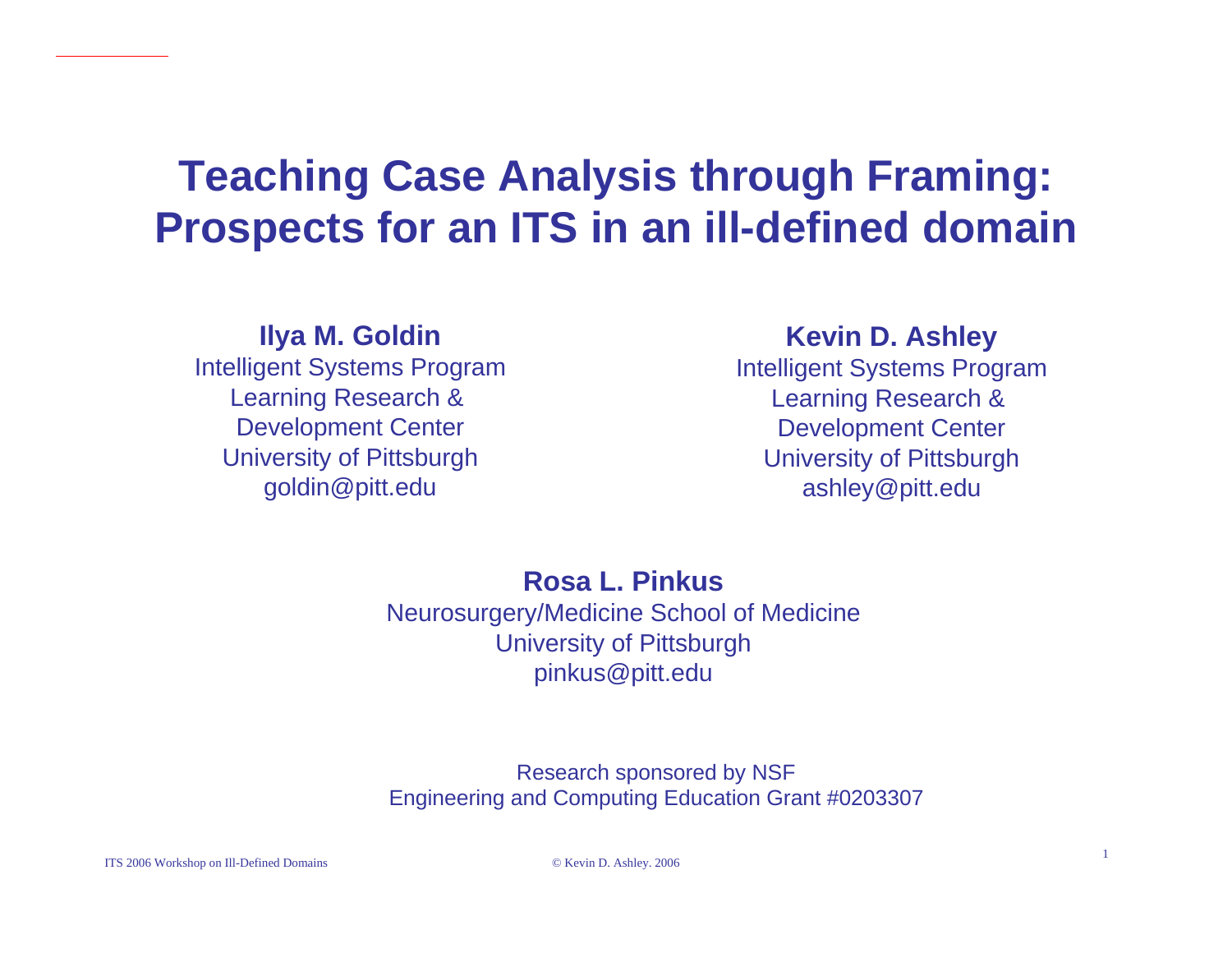# **Overview**

- •Example of sources of ill-definedness in bioengineering ethics.
- $\bullet$ Framing, a strategy to deal with ill-definedness.
- $\bullet$ LDA Assessment Instrument to assess framing ability.
- $\bullet$ Sketch tutoring system idea to use peer review to help authors learn to frame cases.
	- Adapts SWoRD, an instructional program for teaching writing.
- Possibility of using AI for guiding peer reviewers on framing.
	- Machine learning and corpus of student papers, annotated with LDA Assessment Instrument,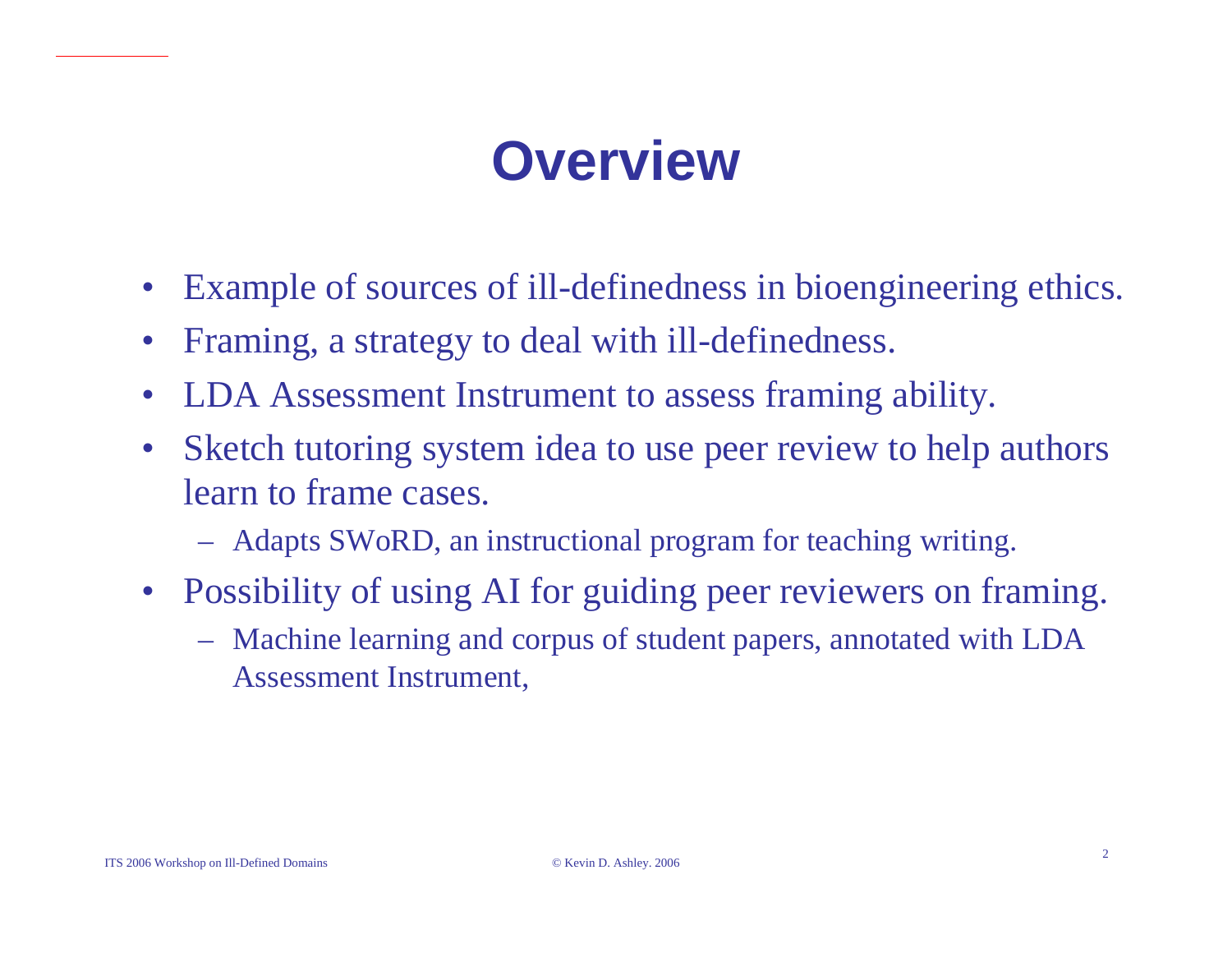## **Sample Bioengineering Ethics Problem**

- From capstone exercise in bioengineering ethics class in which students create and analyze their own cases…
- Student-authored case facts:
	- …Joe, a commercial airline pilot in his lat e 50s, participates in <sup>a</sup> research study that bioengineering graduate student Jeff was running in the Balance Lab….After Joe's second loss of balance, Jeff stops the experiment and advises Joe to see a partici pating neurologist….Neurological tests reveal Joe has a potentially serious inner-ear infection. Joe decides not to tell his employer…
- $\bullet$ Proposed solution:
	- "Jeff's interaction with Joe's doctor and his insight into the limits of confidentiality ultimately [may] lead him to warn the airline…"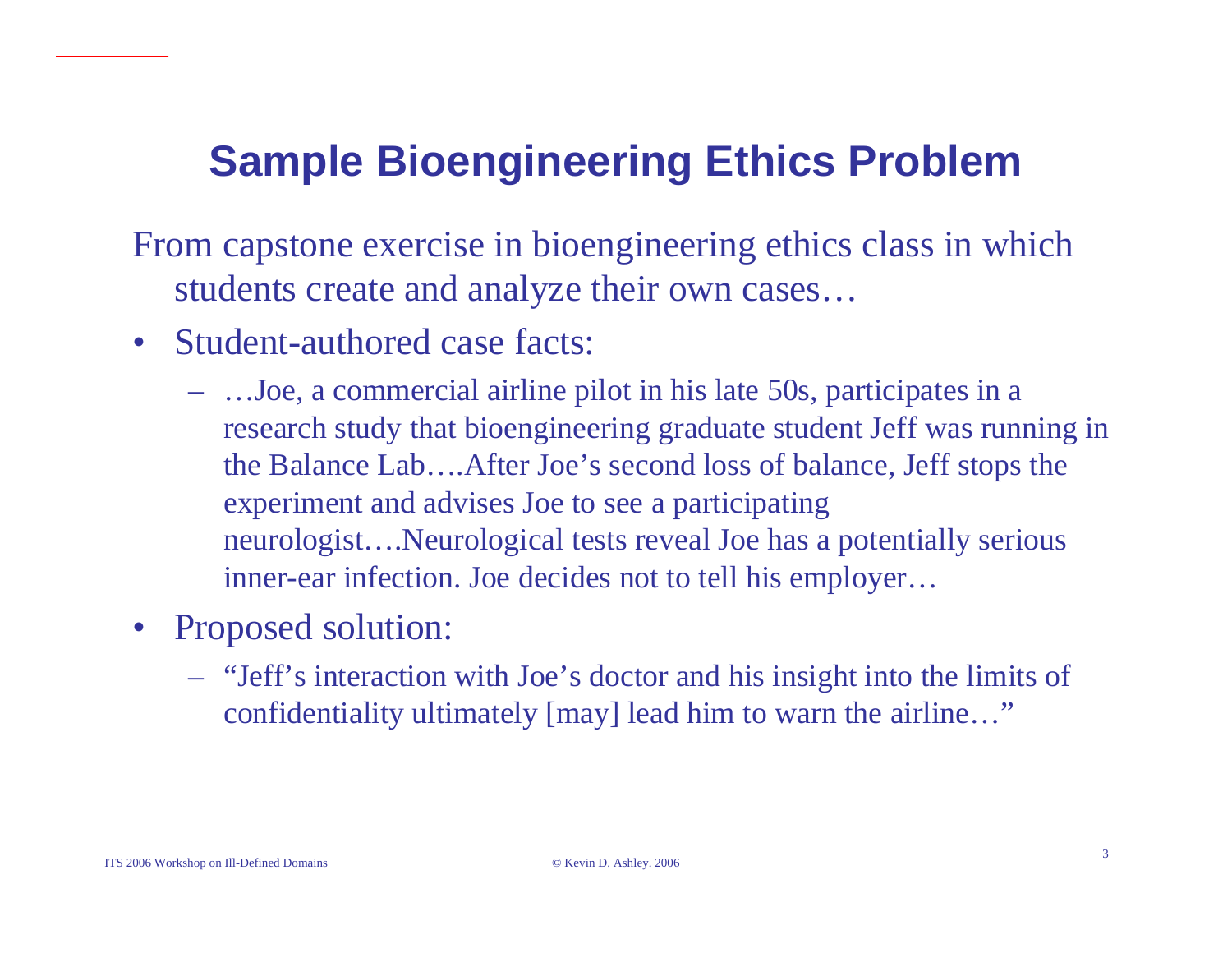## **Sources of Ill-definedness in Ethics Problem-Solving**

- Problems rarely have definitive answers.
	- Only "paradigm" cases have clear-cut definitive answers.
	- Realistic probl ems have wide range of acceptable responses.
- Answers depend on how problem is conceived or "framed".
	- Problem solver constructs (i.e., *frames*) represent ation of problem
	- Problem "morphs" as solver adds constraints and conditions to better define it.
- •Ethics codes and principles use open-ended concepts.
- $\bullet$ Justifying answers involves interpretive mapping of concepts.
	- Solver needs to identify relevant moral principles, *and* to
	- map principles' concepts to problem situation, ako framing.
- Free-form text is most appropriate for representing problems.
	- Need to consider implications of particular details on alt ernative resolutions.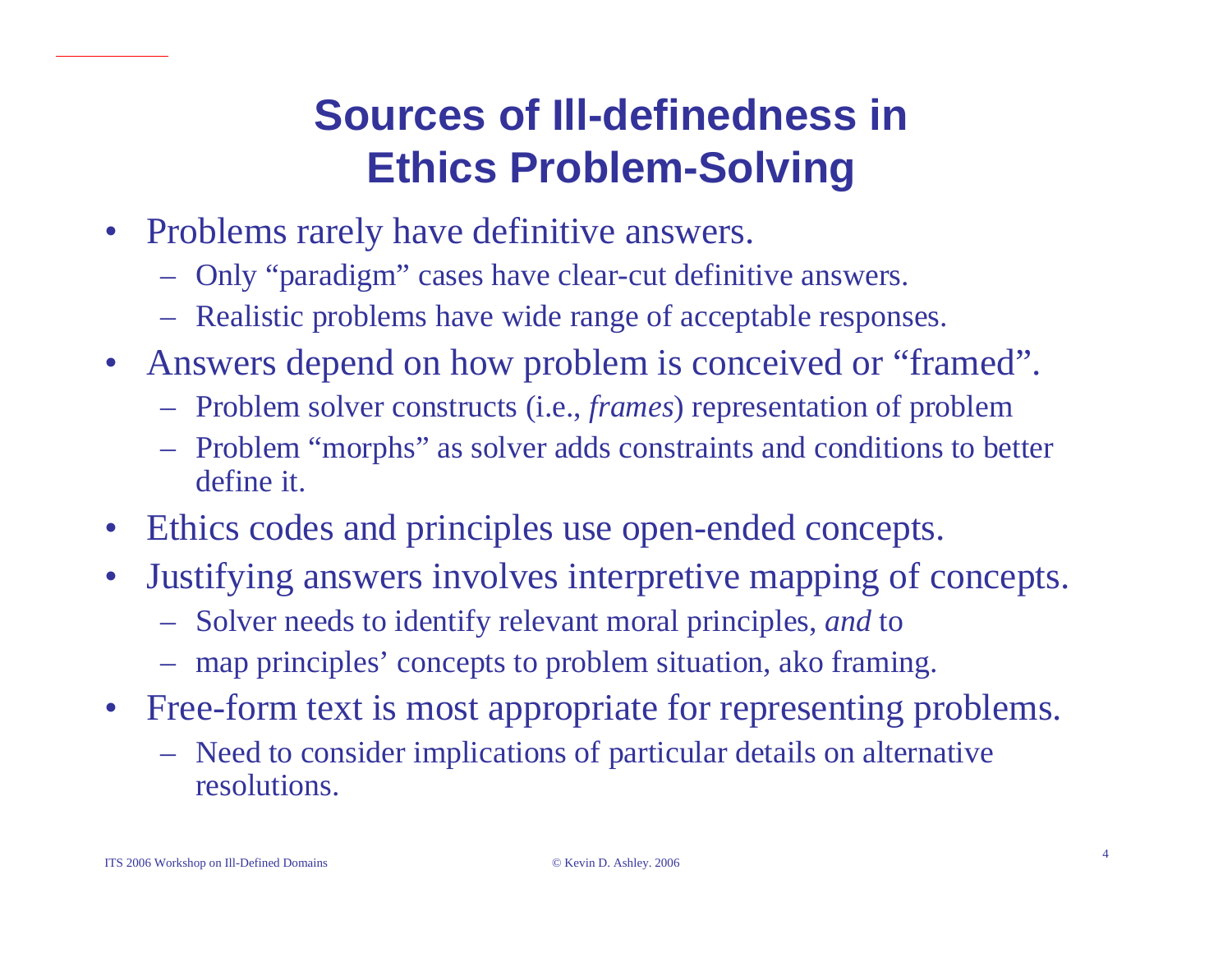## **Framing: a strategy to deal with ill-definedness**

- •Students frame problems by selecting moral concepts to articulate the ethical dilemma and by using professional knowledge to add constraints to the case facts that relate to the concepts and suggest alternative resolutions.
- •**Labeling:** Students assert that certain concepts are framework for viewing the case.
	- e.g., responsibility of bioengineer, safety, or confidentiality
- **Defining:** They define the issue abstractly based on concepts' properties removed from case details.
	- e.g., safety versus confidentiality
- $\bullet$ **Applying:** Explain how concept definitions map to case at hand
	- Connect definitions to specific facts
	- e.g., if the infection cannot be cleared up in a few days with antibiotics, or has lasting effects that may affect Joe's balance in flight…
- $\bullet$ Definitions important since concepts are open-ended: "safety"
	- "acceptable risk" posed by an engineer's creation
	- "the public" whose safety the engineer ought to hold paramount.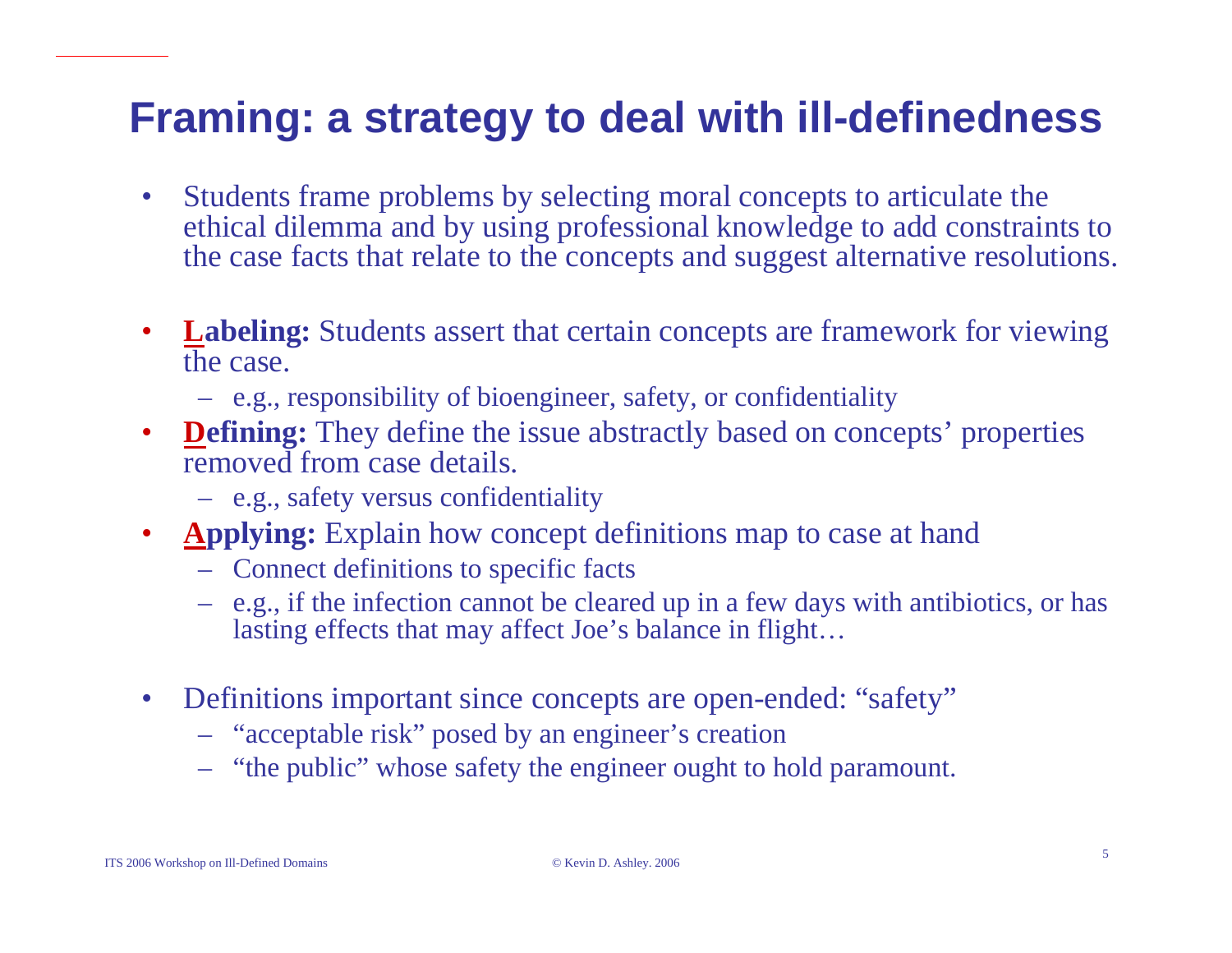# **LDA Assessment Instrument: a way to assess framing**

- •Comprises questions about labeling, defining, and applying more than 40 concepts
- $\bullet$ Concepts derived from bioengineering ethics text and student essays.
	- Includes concepts from moral reasoning methods, moral theories, ethics principles, codes of ethics, and common, personal, and role moralities.
- $\bullet$ Glossary plus examples.
	- Safety: Safety is a core value in all engineering. … In philosophical terms, this can be described as beneficence or "doing good". It also covers non-maleficence or "do no harm." To fulfill this safety requirement, engineers must possess an ability to assess the potential risks of technology. (See also … beneficence and non-maleficence)
	- **Example:** Engineers use "safety" factors when designing components to attempt to insure that components are a factor "x" times stronger than necessary. They conduct tests to determine the "mean time to failure" statistic for components and systems. These practices assist engineers in framing issues of risk and safety.
- •Implemented with GATE text annotation software.
- $\bullet$ Two main kinds of annotations for concepts (in addition to labeling):
	- Definitions: *<c-def="concept"> … </c-def>*
	- Applications: *<c-app="concept"> … </c-app>*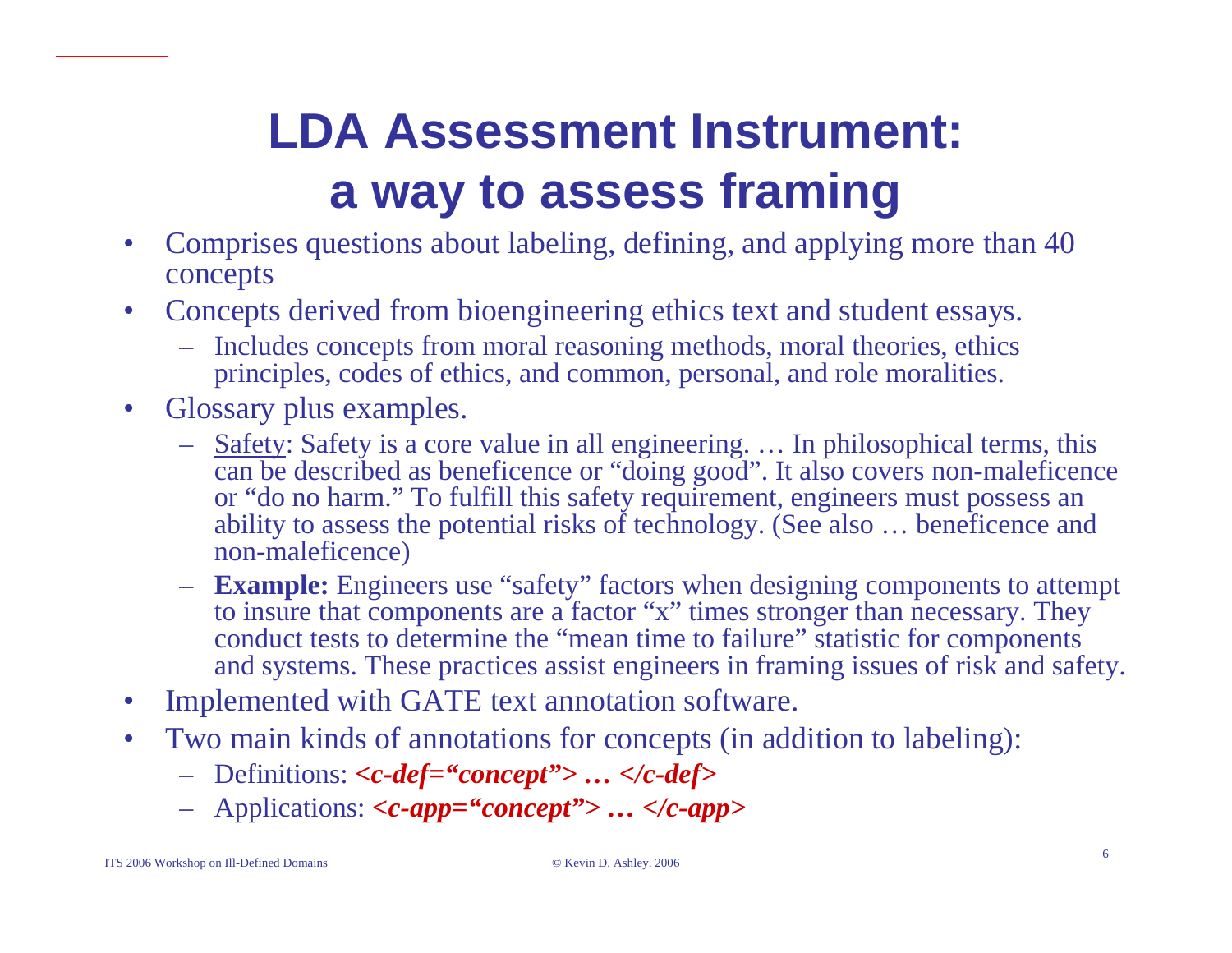### **Example of Framing the Problem**

Jeff - the bioengineering student - is concerned for the safety of the pilot and of his future passengers since he plans to continue flying despite the doctor's advice to stop. Jeff wonders whether he is responsible for telling the airline of Joe's condition since the neurosurgeon and his advisor will not. Would Jeff be breaching the confidentiality constraints set by the IRB form if he informed the airline? Is there a solution to this issue that would serve the best interests of all parties? …. Researchers have various obligations and prerogatives associated with their profession, and these responsibilities can be referred to as their role morality*.* [1] For example*,* researchers have responsibilities to their experimental subjects mandating that the subjects' safety be of utmost importance. Furthermore*,* researchers should respect their subjects' autonomy, allowing them to decide if they want to participate and allowing them to discontinue the experiment at any point. Furthermore, a subject's identity should be kept as confidential as possible. Except under unusual circumstances*,* the only people who should have access to the subject's records are the investigators and staff who run the experiments. According to the Bioethics Advisory Commission (of August 2001), "Protecting the rights and welfare of those who volunteer to participate in research is a fundamental tenet of ethical research". [2] When deciding whether or not to inform the airline of Joe's condition, Jeff needs to be cognizant of the responsibilities he has toward his subjects, particularly his responsibility to respect their confidentiality. However, he also has to consider his responsibility to protect Joe's safety, which may be in danger if he continues to fly despite his medical condition. In addition to researchers' obligations to their subjects, they also have obligations to society.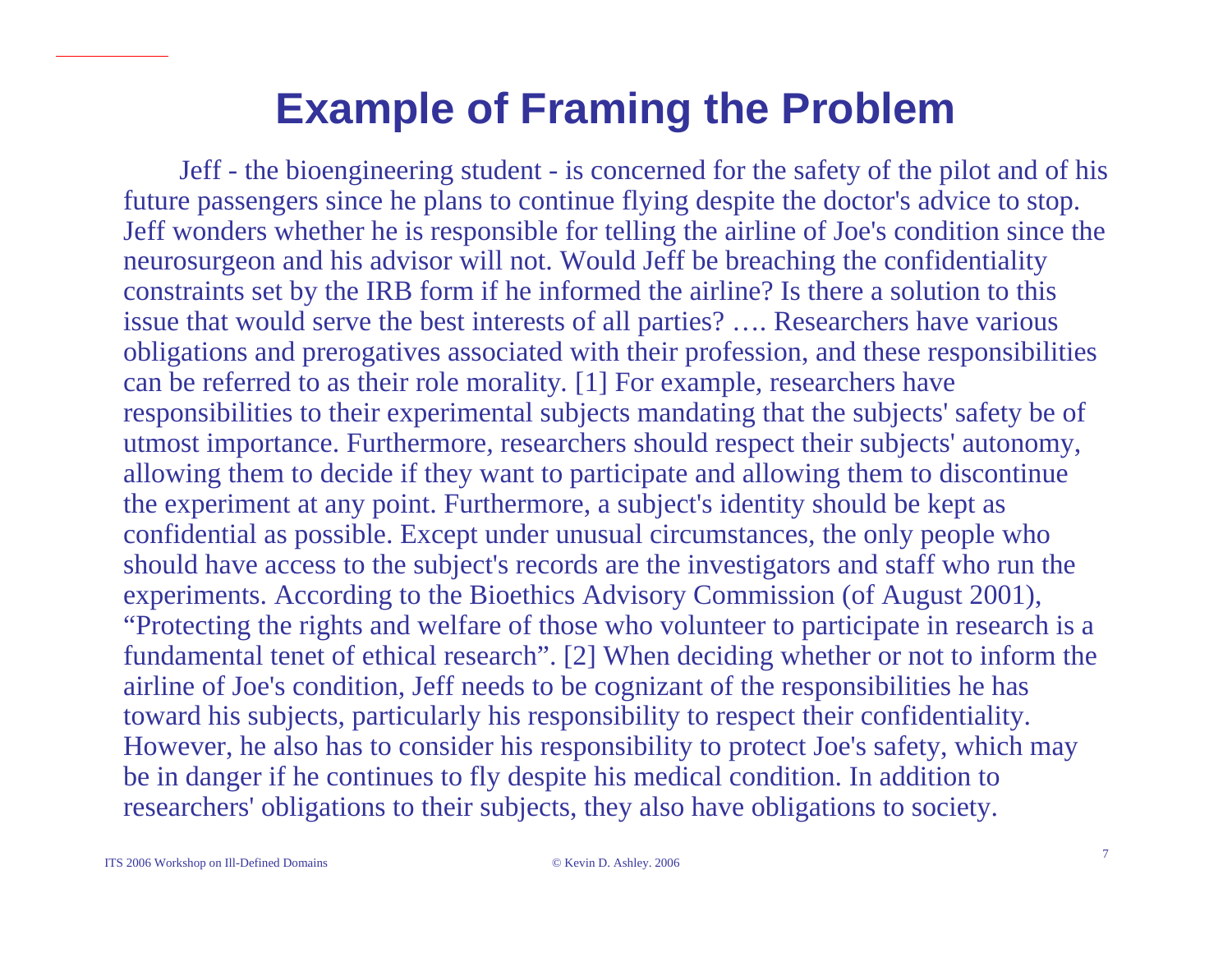### **Framing the problem: labeling concepts**

Jeff - the bioengineering student - is concerned for the **safety** of the pilot and of his future passengers since he plans to continue flying despite the doctor's advice to stop. Jeff wonders whether he is **responsible** for telling the airline of Joe's condition since the neurosurgeon and his advisor will not. Would Jeff be breaching the **confidentiality** constraints set by the IRB form if he informed the airline? Is there a solution to this issue that would serve the best interests of all parties? …. Researchers have various obligations and prerogatives associated with their **profession**, and these **responsibilities** can be referred to as their role morality*.* [1] For example*,* researchers have **responsibilities** to their experimental subjects mandating that the subjects' safety be of utmost importance. Furthermore*,* researchers should respect their subjects' **autonomy**, allowing them to decide if they want to participate and allowing them to discontinue the experiment at any point. Furthermore, a subject's identity should be kept as **confidential** as possible. Except under unusual circumstances*,* the only people who should have access to the subject's records are the investigators and staff who run the experiments. According to the Bioethics Advisory Commission (of August 2001), "Protecting the rights and welfare of those who volunteer to participate in research is a fundamental tenet of ethical research". [2] When deciding whether or not to inform the airline of Joe's condition, Jeff needs to be cognizant of the **responsibilities** he has toward his subjects, particularly his responsibility to respect their **confidentiality**. However, he also has to consider his responsibility to protect Joe's **safety**, which may be in danger if he continues to fly despite his medical condition. In addition to researchers' obligations to their subjects, they also have obligations to society.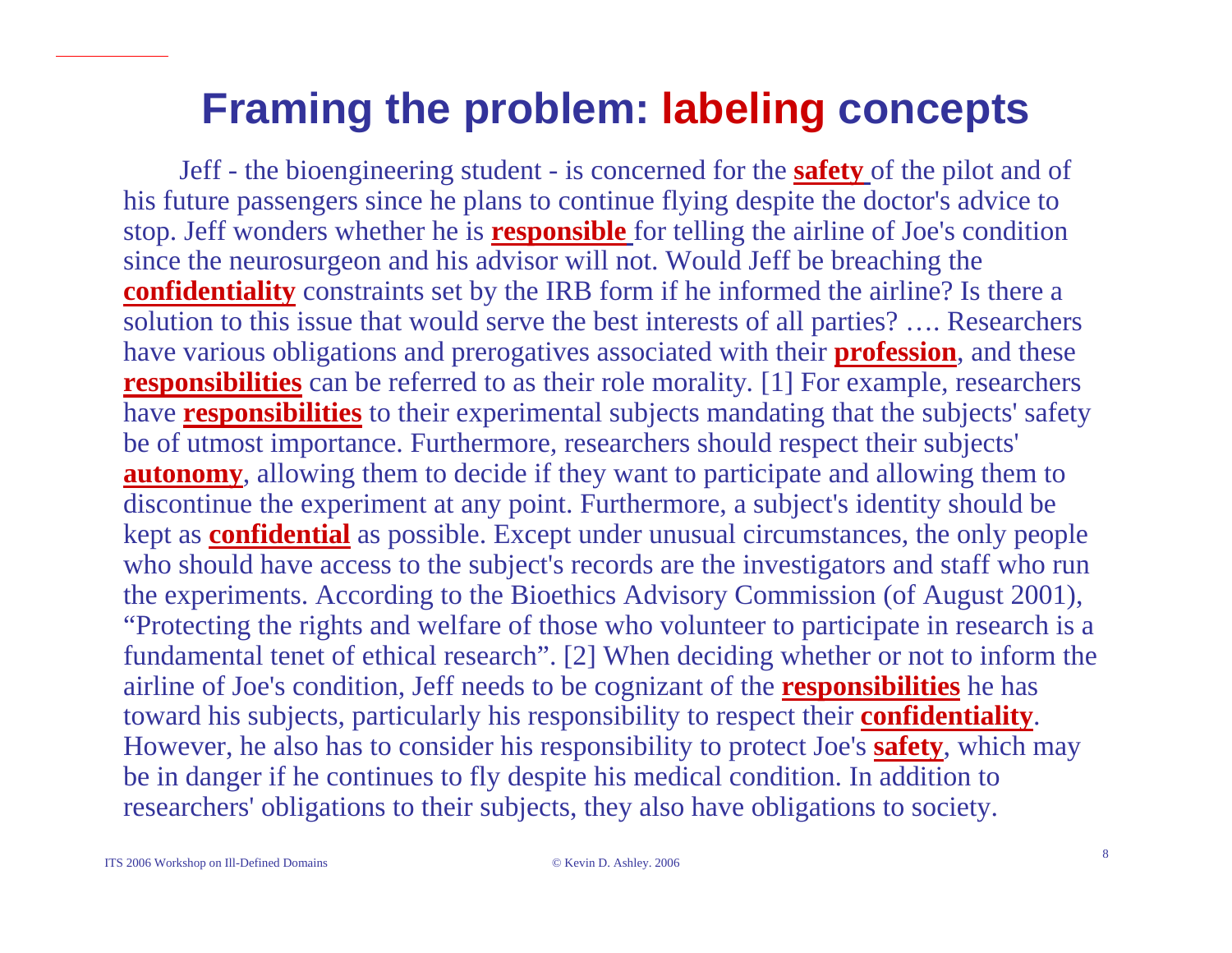## **Framing the problem: defining & applying concepts**

- *<c-app="safety">* Jeff the bioengineering student is concerned for the safety of the pilot and of his future passengers since he plans to continue flying despite the doctor's advice to stop. *</c-app>*
- *<c-app="responsibility-of-bioengineer">* Jeff wonders whether he is responsible for telling the airline of Joe's condition since the neurosurgeon and his advisor will not. *</c-app>*
- <c-app="confidentiality"> Would Jeff be breaching the confidentiality constraints set by the IRB form if he informed the airline? *</c-app>* Is there a solution to this issue that would serve the best interests of all parties? ….
- *<c-def="responsibility-of-bioengineer">* Researchers have various obligations and prerogatives associated with their profession, and these responsibilities can be referred to as their role morality*. </c-def>*
- $\bullet$ • [1] For example,  $\langle c\text{-}app = \text{``responsibleity-of-bio engineer''>}$  researchers have responsibilities to their experimental subjects mandating that the subjects' safety be of utmost importance.
- Furthermore, <c-def="autonomy"> researchers should respect their subjects' autonomy, allowing them to decide if they want to participate and allowing them to discontinue the experiment at any point. *</c-def="auton omy">*
- *<c-app="confidentiality">* Furthermore, a subject's identity should be kept as confidential as possible. *</c-app="confidentiality"></c-app="responsibility-of-bioengineer">*
- Except under unusual circumstances,  $\langle c \cdot def = \langle' confidence \rangle$  the only people who should have access to the subject's records are the investigators and staff who run the experiments. *</c-def>* According to the Bioethics Advisory C ommission (of August 2001), "P r otecting the rights and welfare of those who volunteer to participate in research is a fundamental tenet of ethical research".
- [ 2] *<c-app="responsibility-of-bioengineer">* When deciding whether or not to inform the airline of Joe's condition, Jeff needs to be cognizant of the responsibilities he has toward his subjects, particularly his responsibility to respect their confidentiality.
- However, he also has to consider  $\langle c\text{-}app = \text{``safety''>}$  his responsibility to protect Joe's safety, which may be in danger if he continues to fly despite his medical condition. *</c-app="safety">*
- $\frac{1}{2}$   $\frac{1}{2}$   $\frac{1}{2}$   $\frac{1}{2}$   $\frac{1}{2}$   $\frac{1}{2}$   $\frac{1}{2}$   $\frac{1}{2}$   $\frac{1}{2}$   $\frac{1}{2}$   $\frac{1}{2}$   $\frac{1}{2}$   $\frac{1}{2}$   $\frac{1}{2}$   $\frac{1}{2}$   $\frac{1}{2}$   $\frac{1}{2}$   $\frac{1}{2}$   $\frac{1}{2}$   $\frac{1}{2}$   $\frac{1}{2}$   $\frac{1}{2}$  • In addition to researchers' obligations to their subjects, they also have obligations to society. *</c-app="responsibility-of-bioengineer">*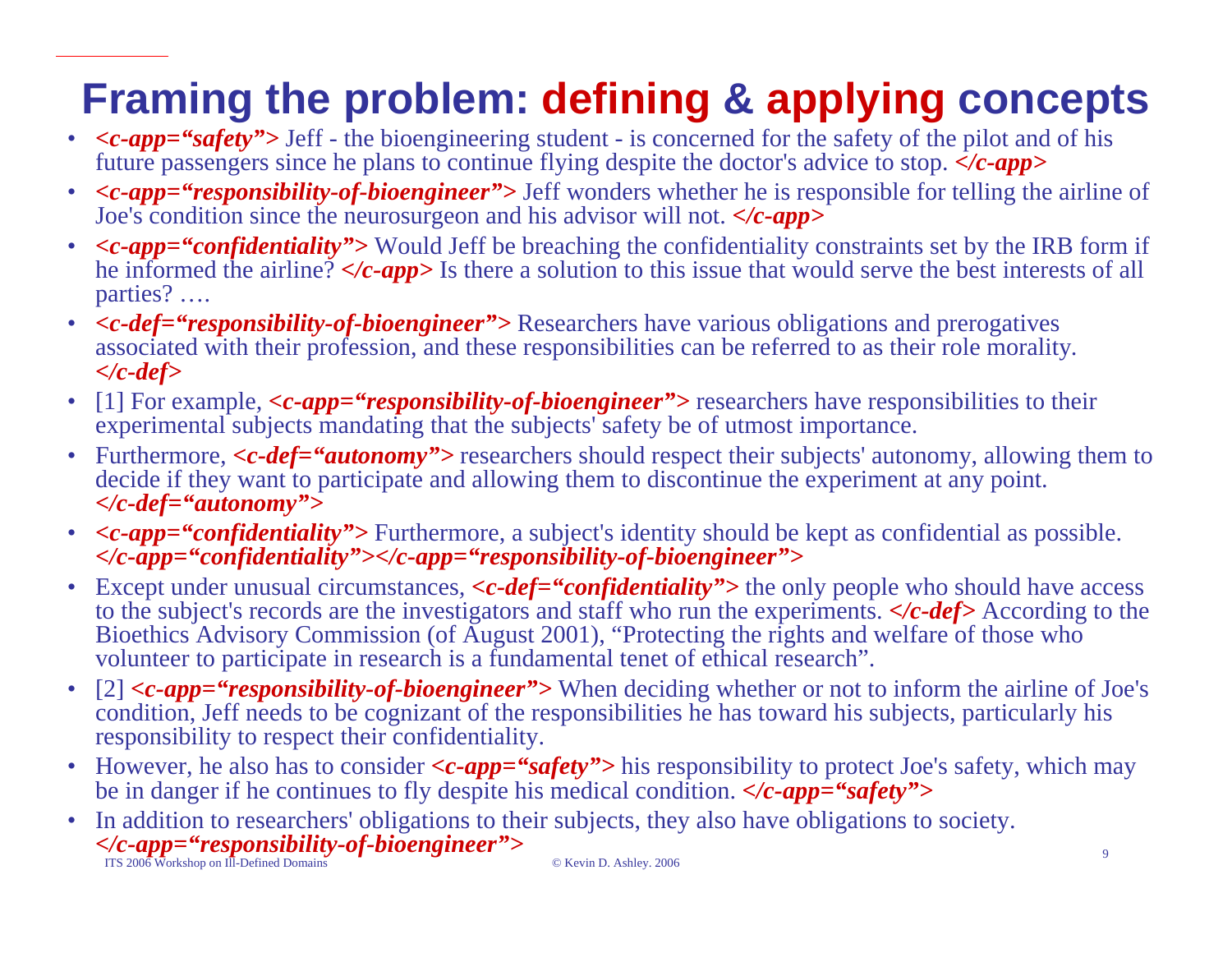# **Evaluating LDA Assessment Instrument**

 $\bullet$ Experimentally demonstrated instrument's validity and reliability.



Figure : Change in concept LDA scores from pre- to posttest; LA is Labeled and Applied, not Defined, etc.

| <b>Coder Pair</b>                                                                      | Label | <b>Define</b> | <b>Apply</b> | <b>Other 4 HLMRS</b> |
|----------------------------------------------------------------------------------------|-------|---------------|--------------|----------------------|
| Trained vs. trained $(N=12)$                                                           | 0.893 | 0.892         | 0.868        | 0.324                |
| Naïve vs. trained $(N=29)$                                                             | 0.626 | 0.472         | 0.577        | 0.158                |
| Table 1: Agreement between coders (Cohen's Kappa) on Assessment Instrument annotations |       |               |              |                      |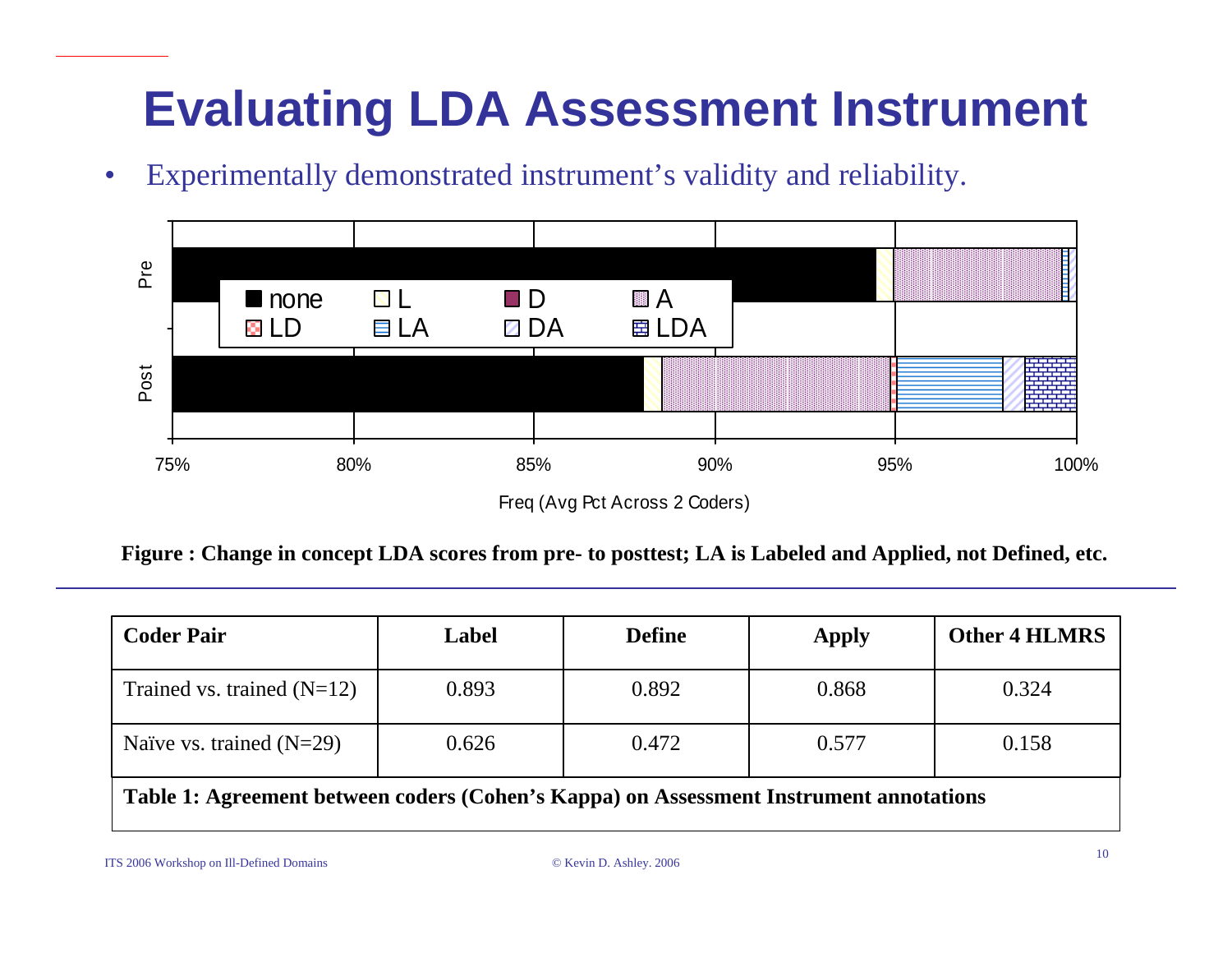### **Adapting SWoRD to Peer Review of Ethics Case Analyses**

- Since case analysis is a writing task, ask student peer reviewers to provide feedback to each other.
- •SWoRD, web-based writing instructional system (Cho & Schunn, 2005)
	- supports reciprocal student authoring and peer reviewing.
	- So far, focuses reviewers on prose flow, logical argument, and insight.
- Can SWoRD focus reviewers on reasoning skills (e.g., significance of framing case in one way rather than another?)
- •Can concept classifier learn to identify LDA from coded corpus?



**Figure : System architecture: SWoRD plus Reviewer Aide with Concept Classifier an d CBR Matcher**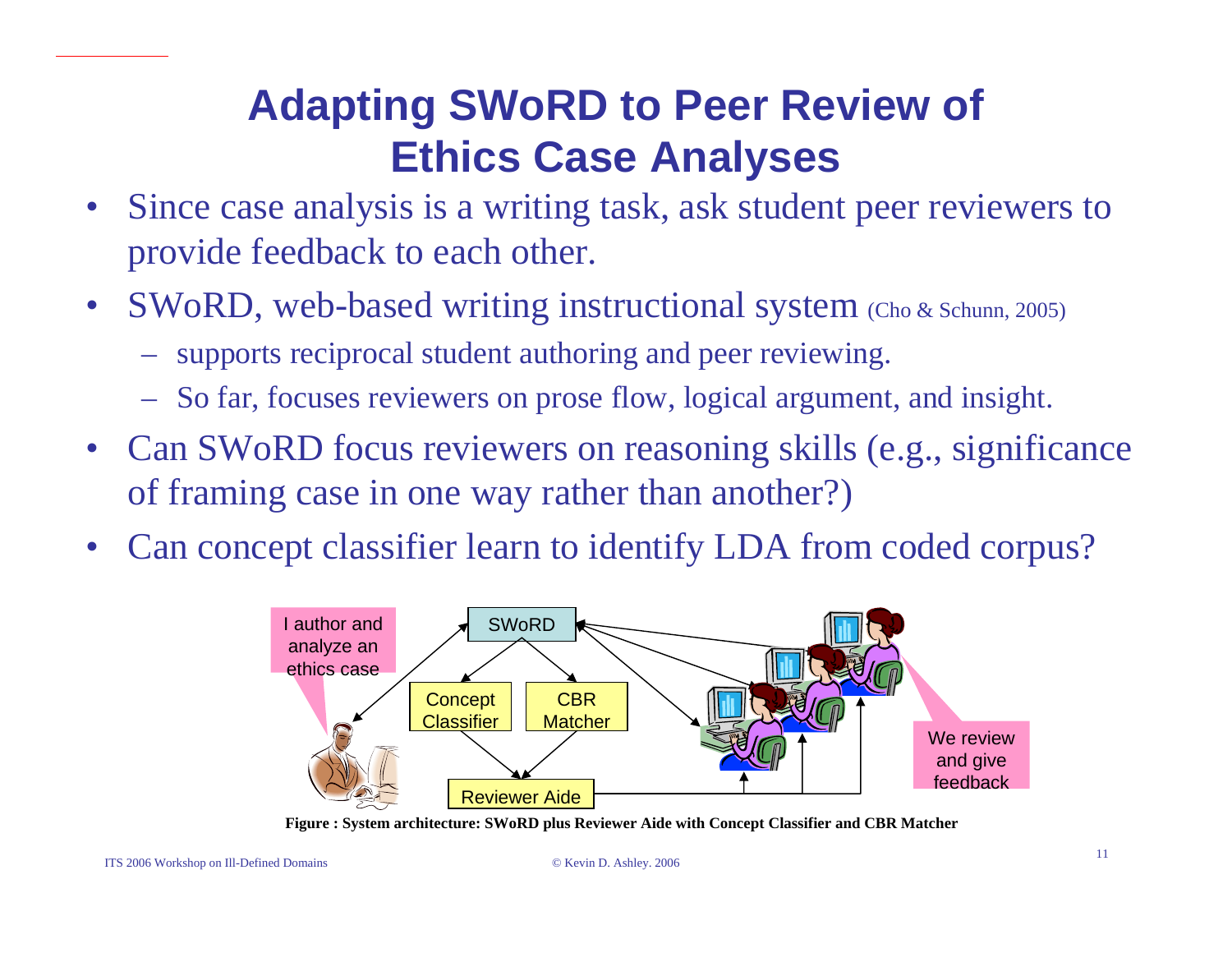## **Moral reasoning skills feedback form for SWoRD peer reviewers**

#### **4. E vidence of moral reas oning skills**

This di m ension is about the evidence of moral reasoning skills in the author's case analysis. Did the author appear to: ... (5) employ a method of moral reasoning in conducting the analysis? In connection with (5), did the author identify m oral reasoning concepts relevant to analyzi ng the case? Did the author label, define, and apply these concepts?

**Your Comments:** Provide specific comments about the paper's evidence of moral reasoning skills. If the author *… used a moral reasoning method in conducting the analysis,* point that out and congratulate the m! If the author did not do s o, try to suggest potential fixes to these problem s**.** In looking for evidence of a method of moral reasoning, look to see if the author identified relevant moral reasoning concepts in analyzing the case, or labeled, defined, and applied such concepts. Suggest relevant concepts and how to label, define, and apply them in the case. (The **Glossary** defines and provides examples of man y concepts fro m this course.)

*<Peer reviewer w rites free-form comments here>*

**Your Rating:** Based on your comments above, how would you rate the evidence of moral reasoning skills in the author's case analysis?

□ 7. Excellent: The paper shows strong evidence of all five moral reasoning skills. The author labels, defines, and applies relevant concepts in his/her case analysis.

□ 1. Disastrous: The paper shows no evidence of any of the first four moral reasoning skills. Regarding the fifth, the author does not label, define, or apply any relevant concepts in his/her case analysis.

…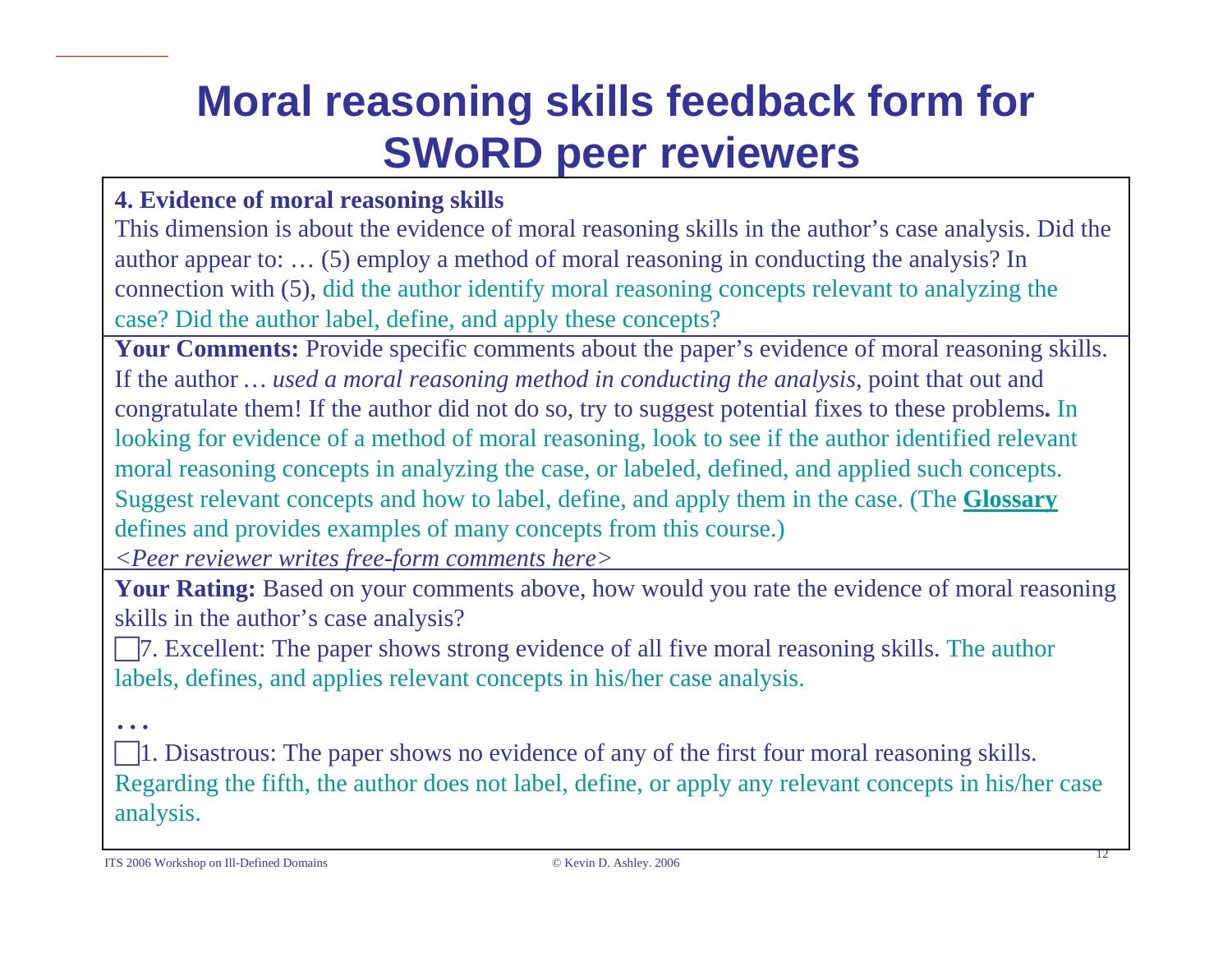# **Feedback Form with AI input**

#### **4. E vidence of moral reas oning skills**

This di m ension is about the evidence of moral reasoning skills in the author's case analysis. Did the author appear to: ... (5) employ a method of moral reasoning in conducting the analysis? In connection with (5), did the author identify m oral reasoning concepts relevant to analyzi ng the case? Did the author label, define, and apply these concepts?

**Your Comments:** Provide specific comments about the paper's evidence of moral reasoning skills. If the author *… used a moral reasoning method in conducting the analysis,* point that out and congratulate the m! If the author did not do s o, try to suggest potential fixes to these problem s**.** In looking for evidence of a method of moral reasoning, look to see if the author identified relevant moral reasoning concepts in analyzing the case, or labeled, defined, and applied such concepts. Suggest relevant concepts and how to label, define, and apply them in the case. (The **Glossary** defines and provides examples of man y concepts fro m this course.)

#### **Notes from the Reviewer Aide:**

•This paper refers to 'safety' on lines 220 and 225, but there doesn't seem to be a definition. Here is a definition and example of safety from the **Glossary**. •This paper defines 'responsibility of a bioengineer'. Here are some sample definitions of responsibility of a bioengineer from similar case analyses. Does your author get it right?

*<Peer reviewer w rites free-form comments here>*

**Your Rating:** Based on your comments above, how would you rate the evidence of moral reasoning skills in the author's case analysis? …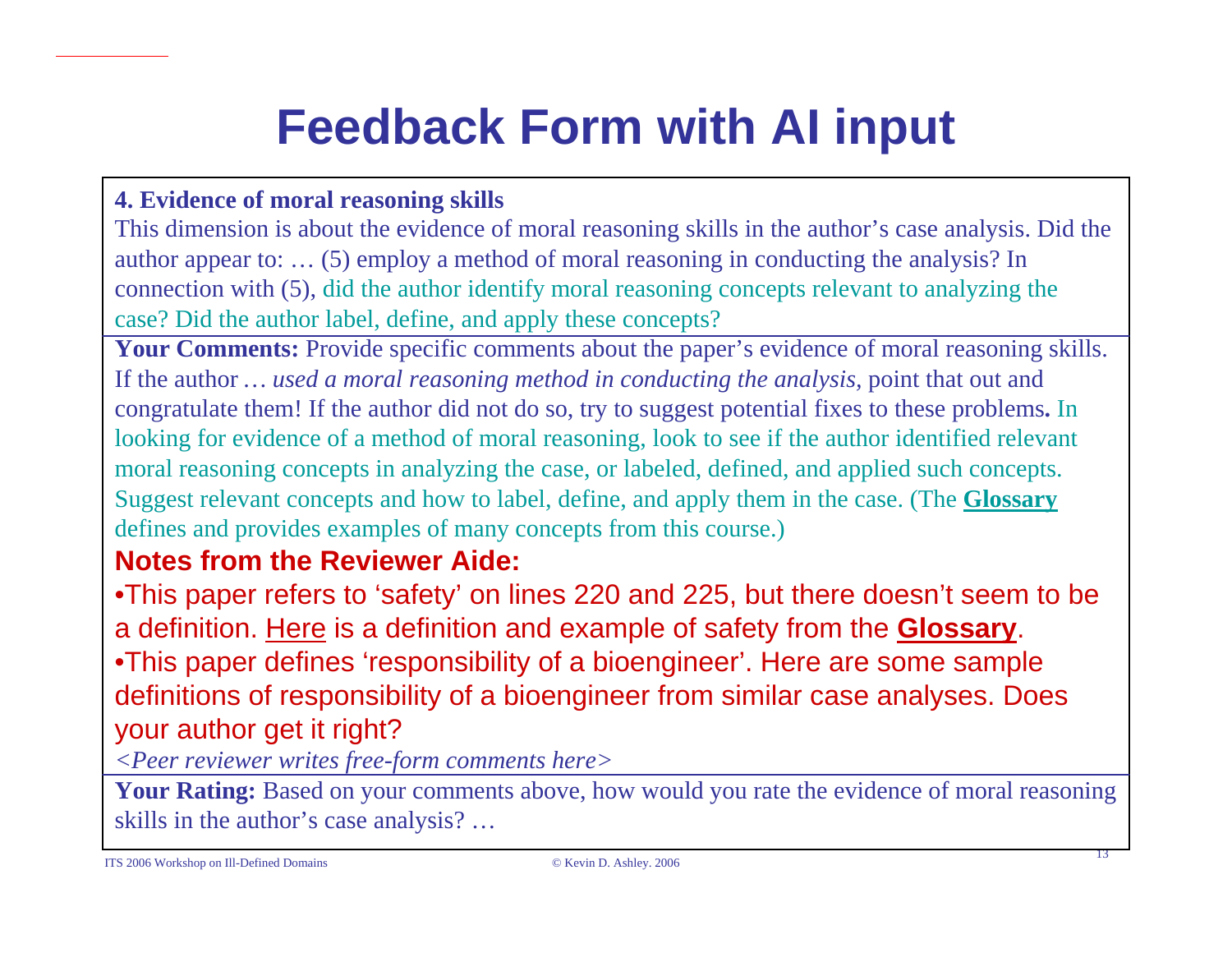# **Conclusions**

- •Sources of ill-definedness in bioengineering ethics:
	- lack of definitive answers for complex problems,
	- dependence of answer on how problem framed,
	- open-ended concepts and the need for interpretive mapping,
	- need for textual problem representation.
- •ITS approach employs peer review with SWoRD to help authors frame cases.
- •Explore AI/machine learning to identify labeling, defining, applying concepts.
	- Based on corpus of student papers annotated with our Assessment Instrument.
	- Direct feedback on labeling, defining, and applying concepts through peer reviewers.
	- Peer reviewers filter out inapplicable feedback, and may learn by selecting feedback.
- •H o w g eneral is our approach to ill-defined bioengineering ethics case analysis?
	- LDA operationalizes only one of five Higher Level Moral Reasoning Skills
	- Assessment Instrument and SWoRD can be tailored to other engineering ethics.
	- Case analysis / argumentation tasks in rhetoric, law, history, problem-based learning.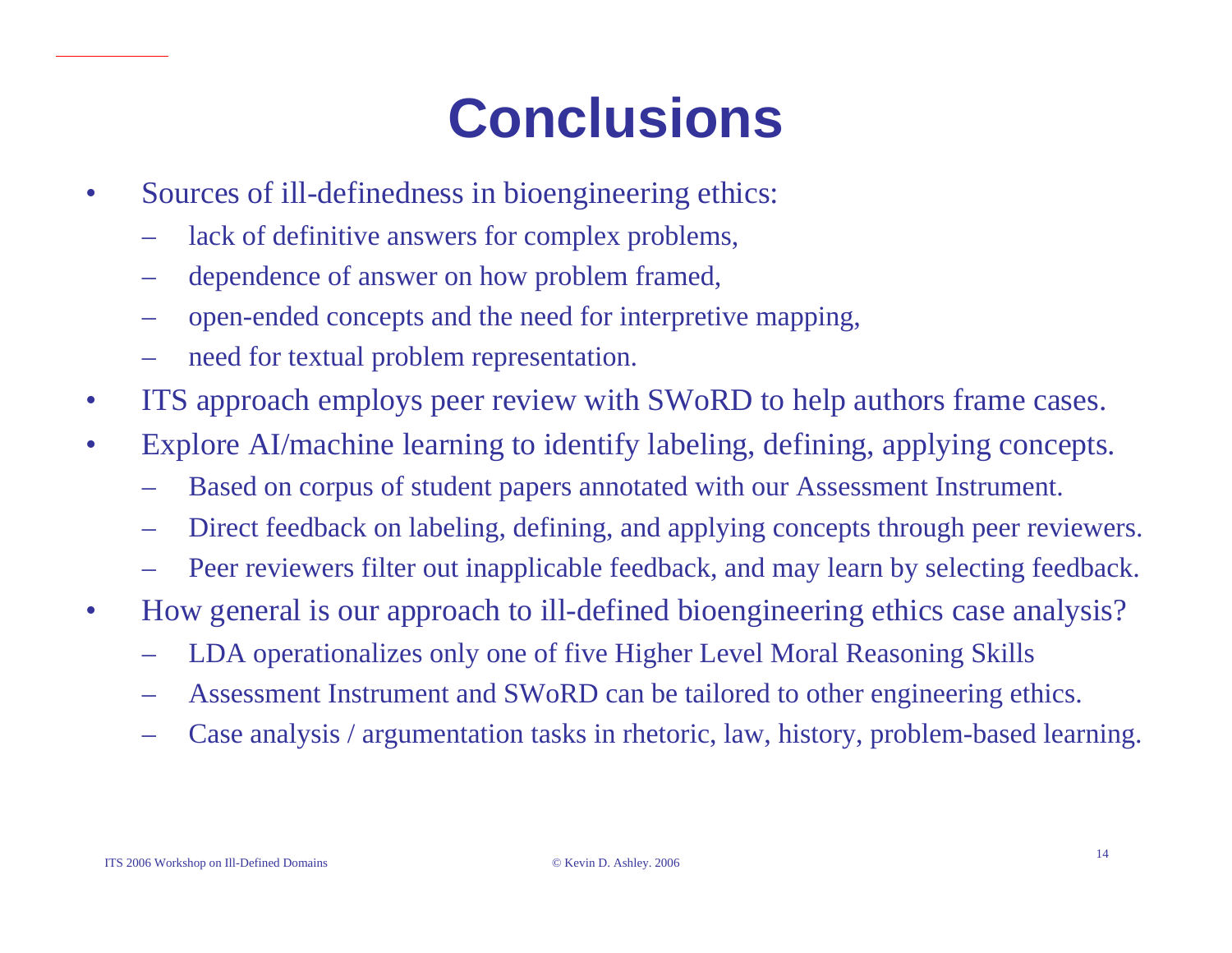# **Higher-Level Moral Reasoning Skills (HLMRS)**

- 1. Employing professional engineering knowledge to frame issues.
- 2. Viewing the problem from multiple levels.
- 3. Flexibly moving among the multiple levels.
- 4. Identifying analogous cases and explaining the analogies.
- 5. Employing a method of moral reasoning in conducting the analysis.
	- Operationalized by LDA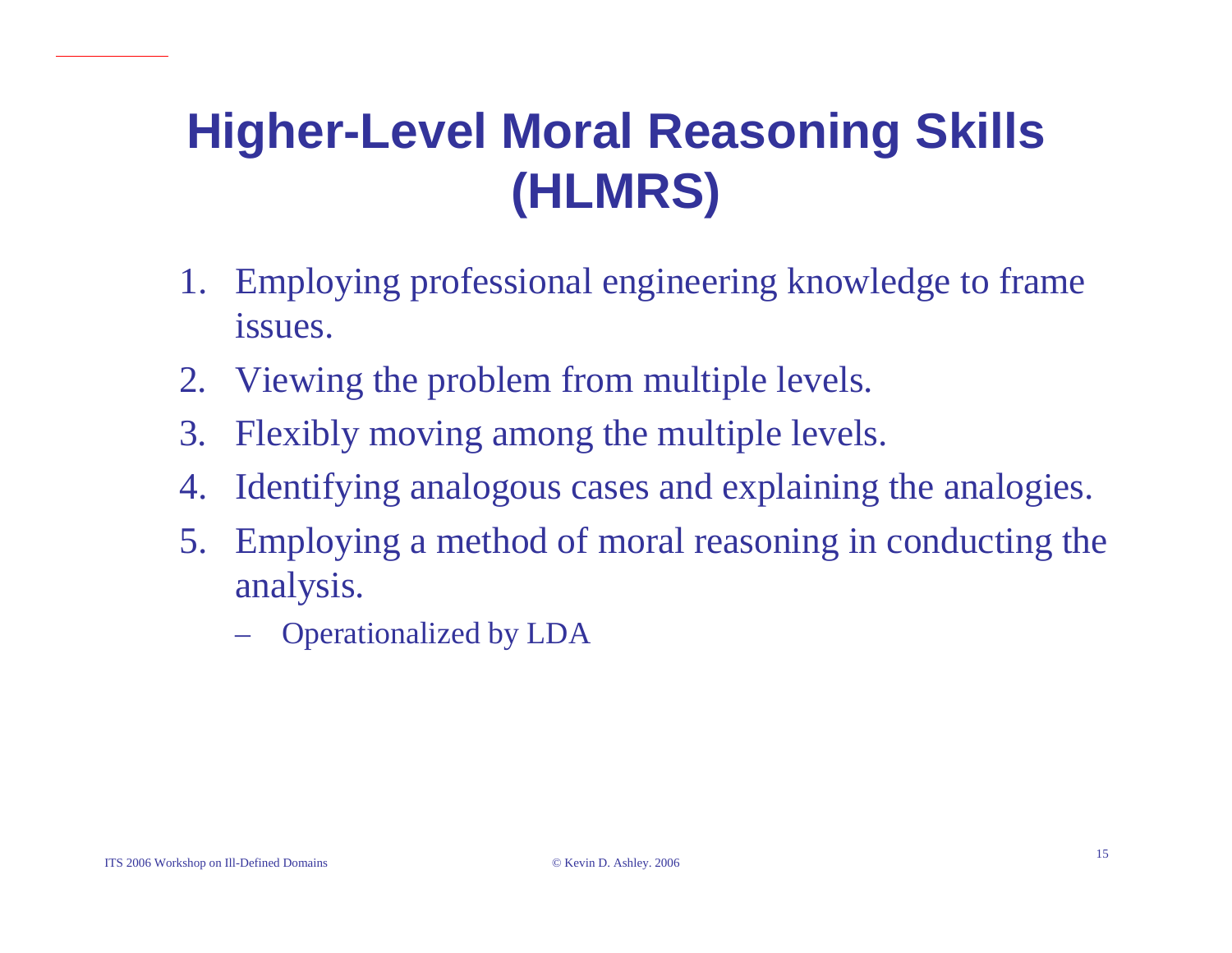### **… Framing the problem …**

*<c-app="safety">* Jeff - the bioengineering student - is concerned for the safety of the pilot and of his future passengers since he plans to continue flying despite the doctor's advice to stop. *</c-app> <c-app="responsibility-of-bioengineer">* Jeff wonders whether he is responsible for telling the airline of Joe's condition since the neurosurgeon and his advisor will not.  $\langle c\text{-}app \rangle \langle c\text{-}app = \langle \text{confidentiality} \rangle$  Would Jeff be breaching the confidentiality constraints set by the IRB form if he informed the airline? *</c-app>* Is there a s olution to this issue that would serve the best interests of all parties? …. *<c-def="responsibility-ofbioengineer*"> Researchers have various obligations and prerogatives associated with their profession, and these responsibilities can be referred to as their role morality*. </c-def>* [1] For example*, <c-app="responsibility-of-bioengineer">* researchers have responsibilities to their experimental subjects mandating that the subjects' safety be of utmost importance. Furthermore,  $\langle c \cdot def = "autonomy" \rangle$  researchers should respect their subjects' autonomy, allowing them to decide if they want to participate and allowing them to discontinue the experiment at any point. *</c-def="autonomy"> <c-app="confidentiality">* Furthermore, a subject's identity should be kept as confidential as possible.  $\langle c$ -app="confidentiality"> $\langle c$ *app="responsibility-of-bioengineer">* Except under unusual circumstances*, <cdef="confidentiality">* the only people who should have access to the subject's records are the investigators and staff who run the experiments. *</c-def>* According to the Bioethics Advisory Commission (of August 2001), "Protecting the rights and welfare of those who volunteer to participate in research is a fundamental tenet of ethical research". [2] *<capp="responsibility-of-bioengineer">* When deciding whether or not to inform the airline of Joe's condition, Jeff needs to be cognizant of the responsibilities he has toward his subjects, particularly his responsibility to respect their confidentiality. However, he also has to consider <sup>&</sup>lt;*c-app="safety">* his responsibility to protect Joe's safety, which may be in danger if he continues to fly despite his medical condition. *</c-app="safety">* In addition to researchers' obligations to their subjects, they also have obligations to society. *</capp="responsibility-of-bioengineer">*